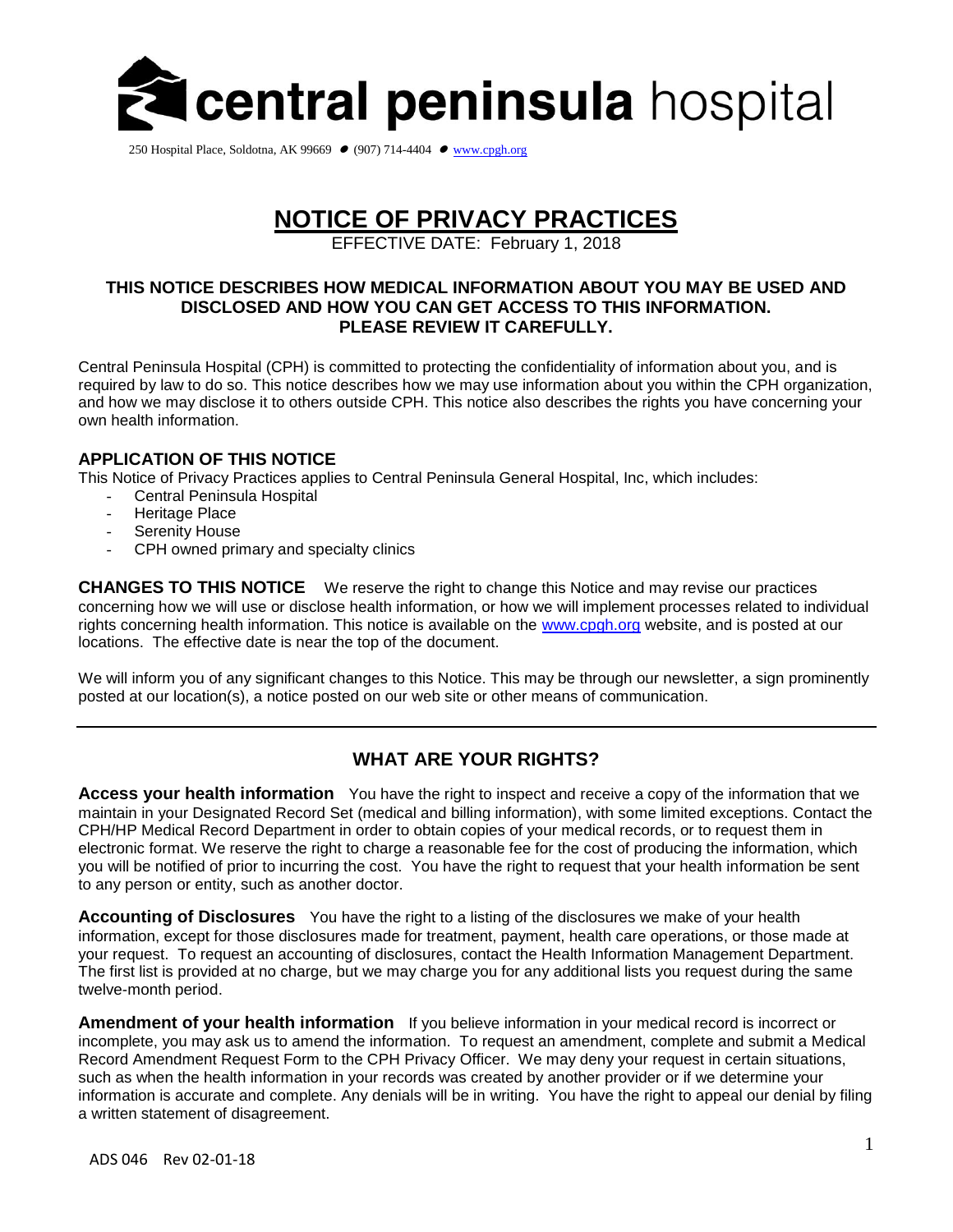**Assign a Personal Representative** If you have given someone medical power of attorney or if someone is your legal guardian, that person can exercise your rights and make choices about your health information. We will make sure the person has this authority and can act for you before we take any action.

**Breach Notification** You have the right to receive notification of breaches of your health information as required by law.

**Confidential Communications** We will accommodate reasonable requests to communicate with you by alternate methods or locations. For example, you can ask that we not call your home, but communicate only by mail. To request confidential communications, you may complete and submit the "Request for Confidential Communication" to the Privacy Officer. We will not ask you the reason for your request, but your request must specify how or where you wish to be contacted.

**Request Restrictions** You can ask us **not** to use or share certain health information for treatment, payment, or our operations (TPO). We are not required to agree to your request, and we may say "no" if it would affect your care. If we agree to a restriction, we will not use or disclose your health information in violation of that restriction, unless it is needed for an emergency. If a restriction is no longer feasible, we will notify you. To request a restriction, please complete the "Request for Restriction for T.P.O" form and submit it to the CPH Privacy Officer.

**Restrict disclosures to health plans** You may request in writing, at the time of service that we not disclose information to health plans where you have paid for items or services out of pocket in full. We must agree not to disclose this information to your health plan if certain conditions are met. However, there may be instances where we are required to release this information if required by law. To request restrictions, you may complete and submit the Request for "Request for Restriction to Health Plan" form to the Privacy Officer.

**Receive a copy of this notice** You may ask us for a copy of this notice at any time. Even if you have agreed to receive it electronically, you are still entitled to a paper copy. Copies of this Notice are available in waiting areas at CPH/HP and at other CPH clinics and campuses, as well as from on our web site: [www.cpgh.org.](http://www.cpgh.org/)

**File a complaint** If you have a privacy concern, or believe your privacy rights have been violated, you may file a complaint with the:

Privacy Officer Central Peninsula Hospital 250 Hospital Place Soldotna, Alaska 99669 PHONE (907) 714-4563 FAX (907-714-4963 E-MAIL: PrivacyOfficer@cpgh.org  Secretary of the Dept of Health and Human Services Office for Civil Rights Region X, U.S. Department of Health & Human Services, Seattle, WA 98121‐1831 PHONE (206) 615-2290 TDD (206) 615-2296 FAX (206) 615-2297 www.hhs.gov/ocr/ privacy/hipaa/complaints

You will not be penalized for filing a complaint.

#### **USES AND DISCLOSURES OF YOUR HEALTH INFORMATION THAT WE MAY MAKE WITHOUT YOUR AUTHORIZATION**

**To contact you** Your information may be used to contact you to remind you about appointment, provide test results, inform you about treatment options or advise you about other health-related benefits and services.

**Treatment** We may use health information about you to provide you with medical treatment or services. We may disclose health information about you to doctors, nurses, technicians, staff or other personnel who are involved in taking care of you and your health.

**Payment** We may use and disclose health information about you so that the treatment and services you receive from CPH may be billed to and payment may be collected from you, an insurance company or a third party. For example, we may need to give your health plan information about a CPH service you received so your health plan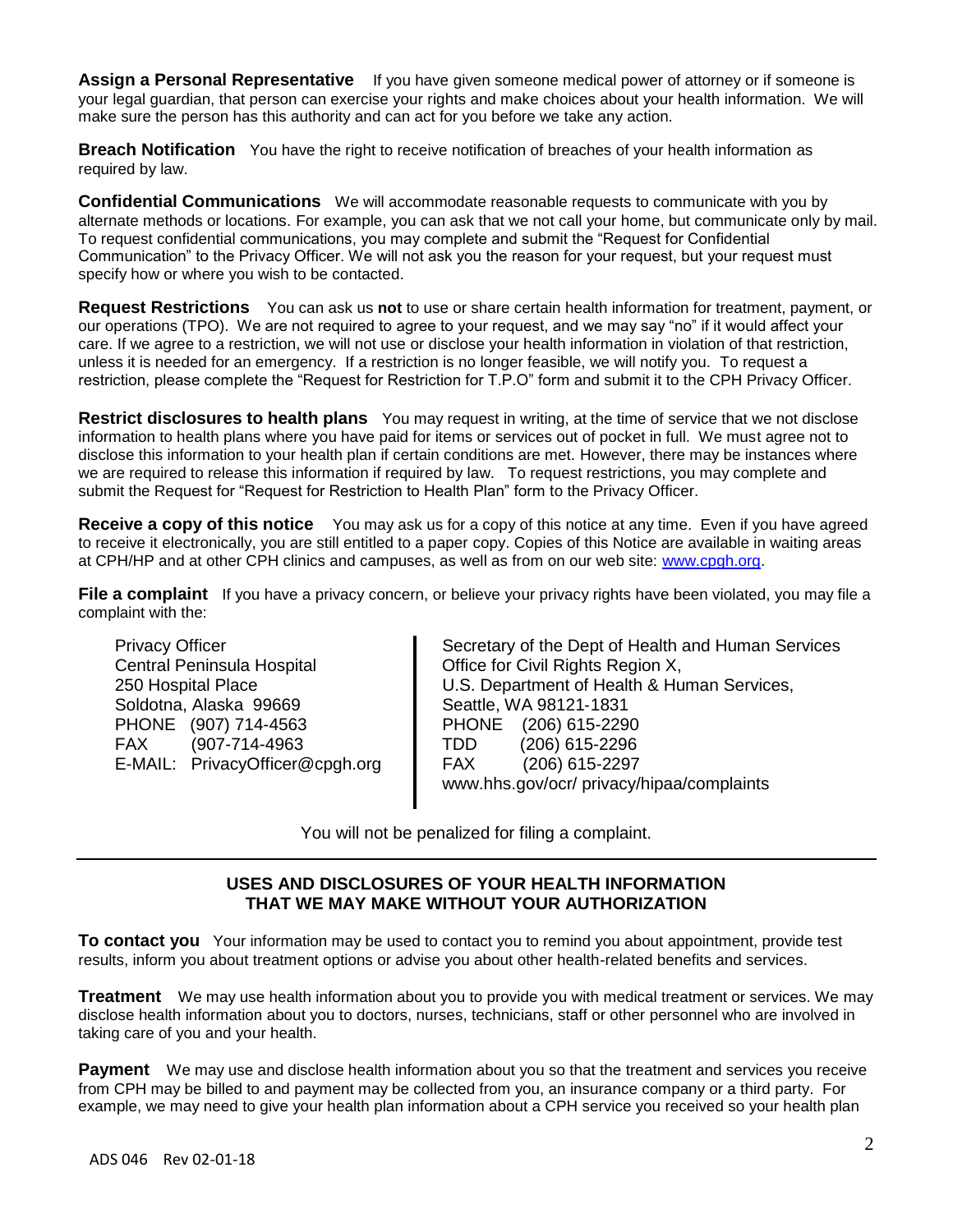will pay us or reimburse you for the service. We may also tell your health plan about a future service to obtain prior approval or to determine whether your plan will pay for the treatment.

**Health Care Operations** We may use and disclose health information about you in order to support our business activities and assure that quality health care services are being provided. Some of these activities include quality assessments, peer or employee review, training of medical personnel, data aggregation and audits by regulatory agencies.

● Business Associates We may share your health information with third parties who perform services, such as transcription or billing. In those cases we have written agreements with the third parties that they will not use or disclose your health information except if permitted by law.

● Fundraising We may use certain information (your name, address, telephone number or e-mail information, age, date of birth, gender, health insurance status, dates of service, department of service information, treating physician information or outcome information) to contact you for the purpose of fundraising to benefit CPH. You have the right to opt out of receiving such communications, and your decision will have no impact on your treatment or payment for services at CPH. If you do not wish to not receive these materials, please contact our CPH Foundation office and request these materials not be sent to you.

● Marketing CPH may use your information to communicate with you about products or services relating to your treatment, case management or care coordination, or alternative treatments, therapies, providers or care settings without your written authorization. However, we will obtain your written authorization prior to using your information to send you any other marketing materials.

● Facility Directory Unless you object, we will include your name, location in the facility, your general condition (e.g. fair, good, critical) and your religious affiliation to disclose to people who ask for you by name. Information in the facility directory may be shared with clergy. **Please notify** the registration staff if you do not wish to have your name listed on the directory.

# **WE MAY ALSO MAKE THE FOLLOWING DISCLOSURES WITHOUT YOUR AUTHORIZATION**

We may use or disclose health information about you for the following purposes, subject to all applicable legal requirements and limitations:

**Required By Law** We will disclose health information about you when required to do so by federal, state or local law. For example, reporting suspected abuse, neglect or domestic violence.

**Disaster Relief** We may disclose health information about you to an entity assisting in a disaster relief effort, such as The Red Cross, so that your family and friends can be notified about your condition, status, and location.

**Organ and Tissue Donation** If you are an organ donor, we may release health information to organizations that handle organ procurement or organ, eye or tissue transplantation or to an organ donation bank, as necessary to facilitate such donation and transplantation.

**Public Health** We may disclose your health information for public health reasons in order to prevent or control disease, injury or disability; or report births, deaths, suspected abuse or neglect, non‐accidental physical injuries, reactions to medications or problems with products.

**Workers' Compensation** We may release health information about you for workers' compensation or similar programs.

**Information Not Personally Identifiable** We may use or disclose health information about you in a way that does not personally identify you or reveal who you are.

**Coroners, Medical Examiners and Funeral Directors** We may release health information to a coroner or medical examiner. This may be necessary, for example, to identify a deceased person or determine the cause of death.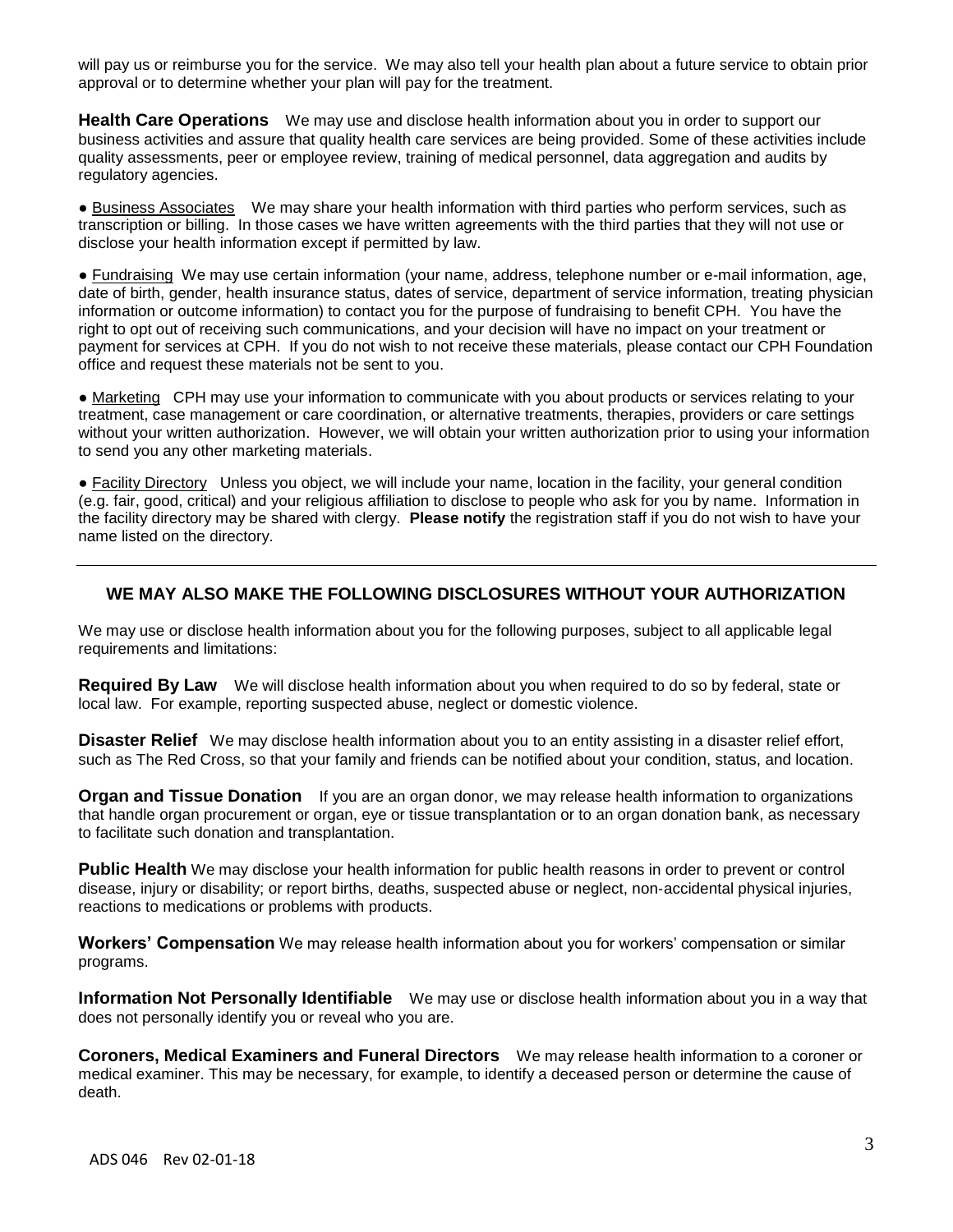**Health Oversight Activities** We may disclose health information to a health oversight agency for audits, investigations, inspections, or licensing purposes. These disclosures may be necessary for certain state and federal agencies to monitor the health care system, government programs, and compliance with civil rights laws.

**Law Enforcement** We may release health information if asked to do so by a law enforcement official in response to a court order, subpoena, warrant, summons or similar process, subject to all applicable legal requirements. We may also release your information to correctional/ custodial institutions or other law enforcement officials when you are in their custody.

Federal law or regulations do not protect any information about a crime committed by you at CPH or about any threat to commit a crime, or for law enforcement's use to identify or locate a suspect or fugutive. Federal laws and regulations do not protect any information about suspected child abuse or neglect from being reported under State law to appropriate State or local authorities.

**Legal Proceedings** We may use or disclose your health information in response to a court or administrative order in an administrative or judicial proceeding, or in response to a subpoena, discovery request or other legal process

**Military, Veterans, National Security and Intelligence** If you are or were a member of the armed forces, or part of the national security or intelligence communities, we may be required by military command or other government authorities to release health information about you. We may also release information about foreign military personnel to the appropriate foreign military authority.

**Research** We may use and disclose your health information to researchers, provided that you have consented to participate in the research, or the research has been approved by an Institutional Review Board and/or a Privacy Board, and the research protocols have been approved to ensure your privacy.

**To Avert a Serious Threat to Health or Safety** We may use and disclose health information about you when necessary to prevent a serious threat to your health and safety or the health and safety of the public or another person

**Alaska Personal Information Protection Act** We report to the Office of the State Attorney General information about unauthorized disclosures, which pose low risk of harm to the individual whose information was disclosed.

**Family and Friends** We may disclose health information about you to your family members or friends if we obtain your verbal agreement to do so or if we give you an opportunity to object to such a disclosure and you do not raise an objection. We may also disclose health information to your family or friends if we can infer from the circumstances, based on our professional judgment that you would not object. For example, we may assume you agree to our disclosure of your personal health information to your spouse when you bring your spouse with you into the exam room or the hospital during treatment or while treatment is discussed.

In situations where you are not capable of giving consent (because you are not present or due to your incapacity or medical emergency), we may, using our professional judgment, determine that a disclosure to your family member or friend is in your best interest. In that situation, we will disclose only health information relevant to the person's involvement in your care. For example, we may inform the person who accompanied you to the emergency room that you suffered a heart attack and provide updates on your progress and prognosis.

**Decedents, Disclosures to a Family Member/Others Involved in Care** CPH is permitted but not required to disclose the decedent's health information to a family member or other person involved in the decedent's care or treatment, but only to the extent the PHI is relevant to the role the family member or other person played in the decedent's treatment. No release is permissible where the decedent expressly stated before death that he/she preferred their informatin not be released. However, this is not a mandate and involves a permission authority issue, which means that if CPH doubts the identity or explanation of the person seeking the information, CPH may deny the request.